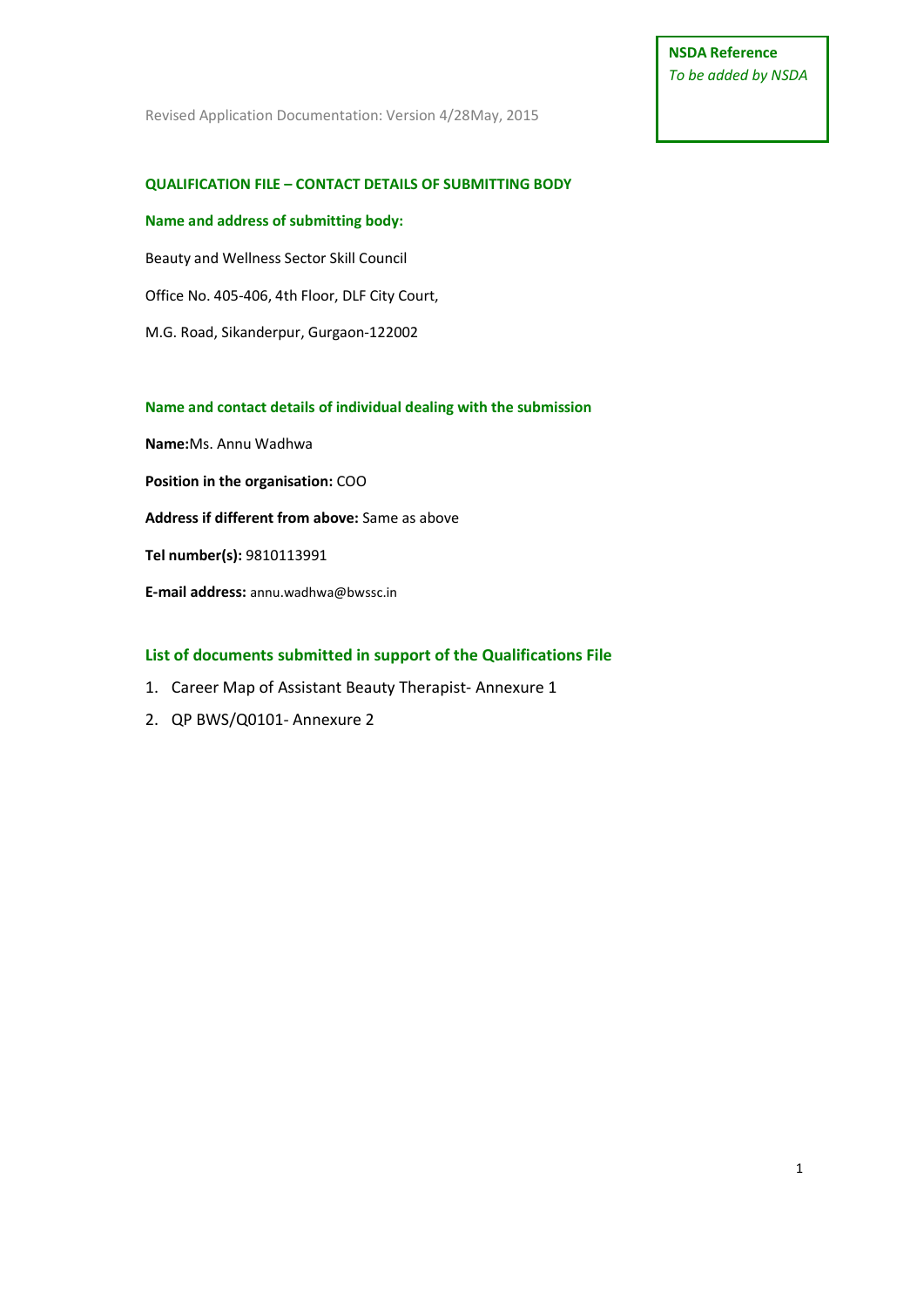## **QUALIFICATION FILE SUMMARY**

| <b>Qualification Title</b>                                                                |  | <b>Assistant Beauty Therapist</b>                                                                                                                                                     |                                                                                                                                                                           |                                           |       |  |  |
|-------------------------------------------------------------------------------------------|--|---------------------------------------------------------------------------------------------------------------------------------------------------------------------------------------|---------------------------------------------------------------------------------------------------------------------------------------------------------------------------|-------------------------------------------|-------|--|--|
| <b>Body/bodies which will assess</b><br>candidates                                        |  | СII                                                                                                                                                                                   |                                                                                                                                                                           |                                           |       |  |  |
| <b>Body/bodies which will award the</b><br>certificate for the qualification.             |  | <b>B&amp;WSSC</b>                                                                                                                                                                     |                                                                                                                                                                           |                                           |       |  |  |
| <b>Body which will accredit providers to</b><br>offer the qualification.                  |  | B&WSSC                                                                                                                                                                                |                                                                                                                                                                           |                                           |       |  |  |
| <b>Occupation(s) to which the</b><br>qualification gives access                           |  |                                                                                                                                                                                       | <b>Beauty Therapist (Skincare Services)</b>                                                                                                                               |                                           |       |  |  |
| <b>Proposed level of the qualification in</b><br>the NSQF.                                |  | Level 3                                                                                                                                                                               |                                                                                                                                                                           |                                           |       |  |  |
| <b>Anticipated volume of training/learning</b><br>required to complete the qualification. |  | 140 hours                                                                                                                                                                             |                                                                                                                                                                           |                                           |       |  |  |
| <b>Entry requirements /</b><br>recommendations.<br>services                               |  |                                                                                                                                                                                       | Preferably Class VIII/ the ability to read/write and<br>communicate effectively for the job role with 0-12 months<br>experience in manicure and pedicure and basic beauty |                                           |       |  |  |
| Progression from the qualification.                                                       |  | <b>Beauty Therapist</b>                                                                                                                                                               |                                                                                                                                                                           |                                           |       |  |  |
| <b>Planned arrangements for RPL.</b>                                                      |  |                                                                                                                                                                                       | Work is under progress                                                                                                                                                    |                                           |       |  |  |
| <b>International Comparability</b>                                                        |  | This Level 3 qualification compares with UK NOS: Level 1 NVQ Certificate<br>in Beauty Therapy. The NOS 'Carry out depilation services' (NSQF L4)<br>aligns with UK NOS at Level 2 NVQ |                                                                                                                                                                           |                                           |       |  |  |
| <b>Formal structure of the qualification</b>                                              |  |                                                                                                                                                                                       |                                                                                                                                                                           |                                           |       |  |  |
| Title of unit or other component<br>(include any identification code used)                |  |                                                                                                                                                                                       | <b>Mandatory/Optional</b>                                                                                                                                                 | <b>Estimated size</b><br>(learning hours) | Level |  |  |
| BWS/N 9001: Prepare and maintain work area                                                |  |                                                                                                                                                                                       | <b>Mandatory</b>                                                                                                                                                          | 15                                        | 3     |  |  |
| BWS/N 0101: Provide basic skin care treatment                                             |  |                                                                                                                                                                                       | Mandatory                                                                                                                                                                 | 15                                        | 3     |  |  |
| BWS/N 0102: Carry out depilation services                                                 |  |                                                                                                                                                                                       | Mandatory                                                                                                                                                                 | 30                                        | 4     |  |  |
| BWS/N 0401: Provide manicure and pedicure<br>services                                     |  | Mandatory                                                                                                                                                                             | 30                                                                                                                                                                        | 3                                         |       |  |  |
| BWS/N 0103: Assist the Beauty Therapist<br>performing beauty services                     |  | <b>Mandatory</b>                                                                                                                                                                      | 20                                                                                                                                                                        | 3                                         |       |  |  |
| BWS/N 9002: Maintain health and safety at the<br>workplace                                |  | Mandatory                                                                                                                                                                             | 15                                                                                                                                                                        | 3                                         |       |  |  |
| BWS/N 9003: Create a positive impression at the<br>workplace                              |  |                                                                                                                                                                                       | Mandatory                                                                                                                                                                 | 15                                        | 3     |  |  |

Please attach any document giving further detail about the structure of the qualification – eg a Curriculum or Qualification Pack.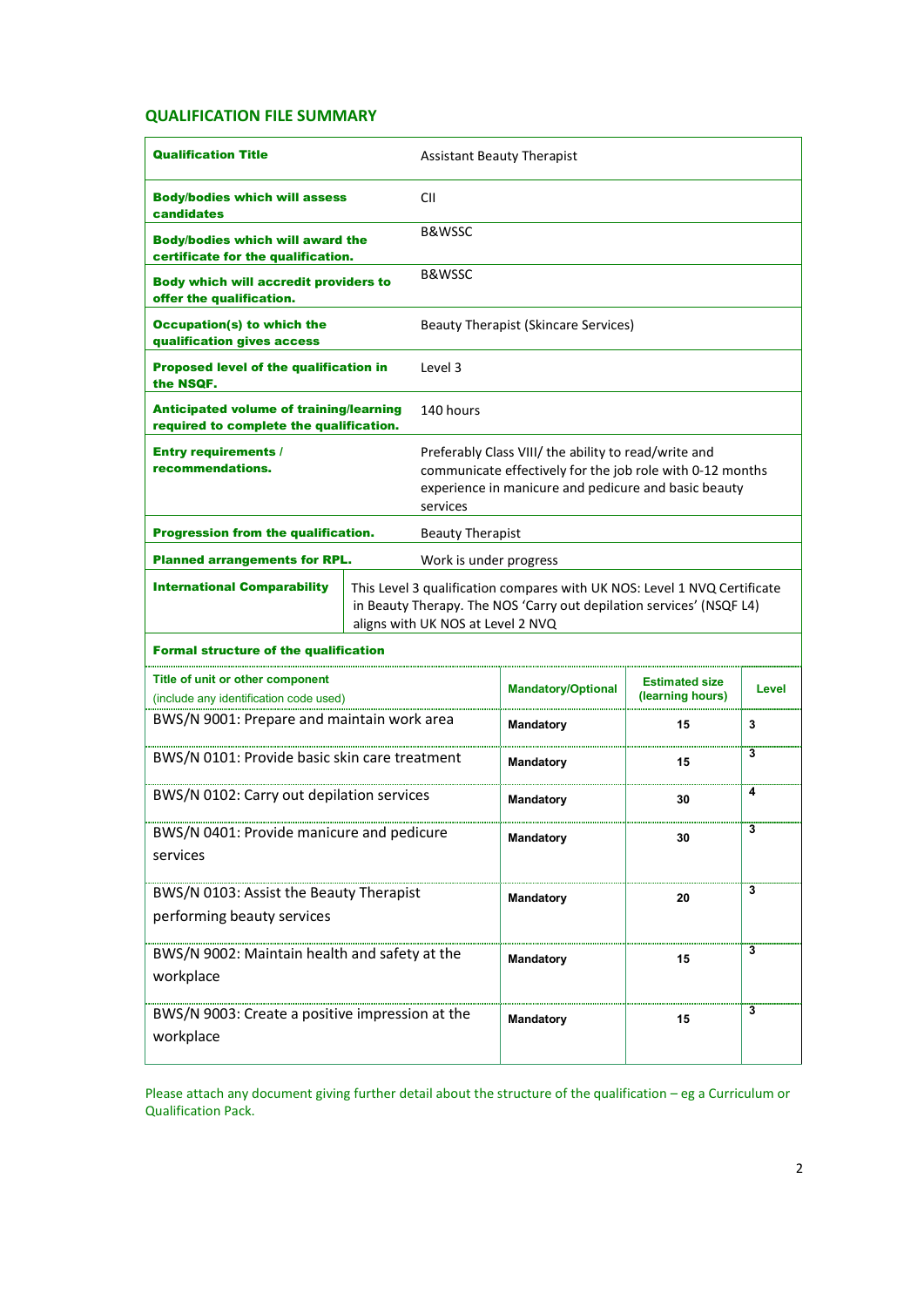Give details of the document here:

1. QP BWS/Q0101- Annexure 2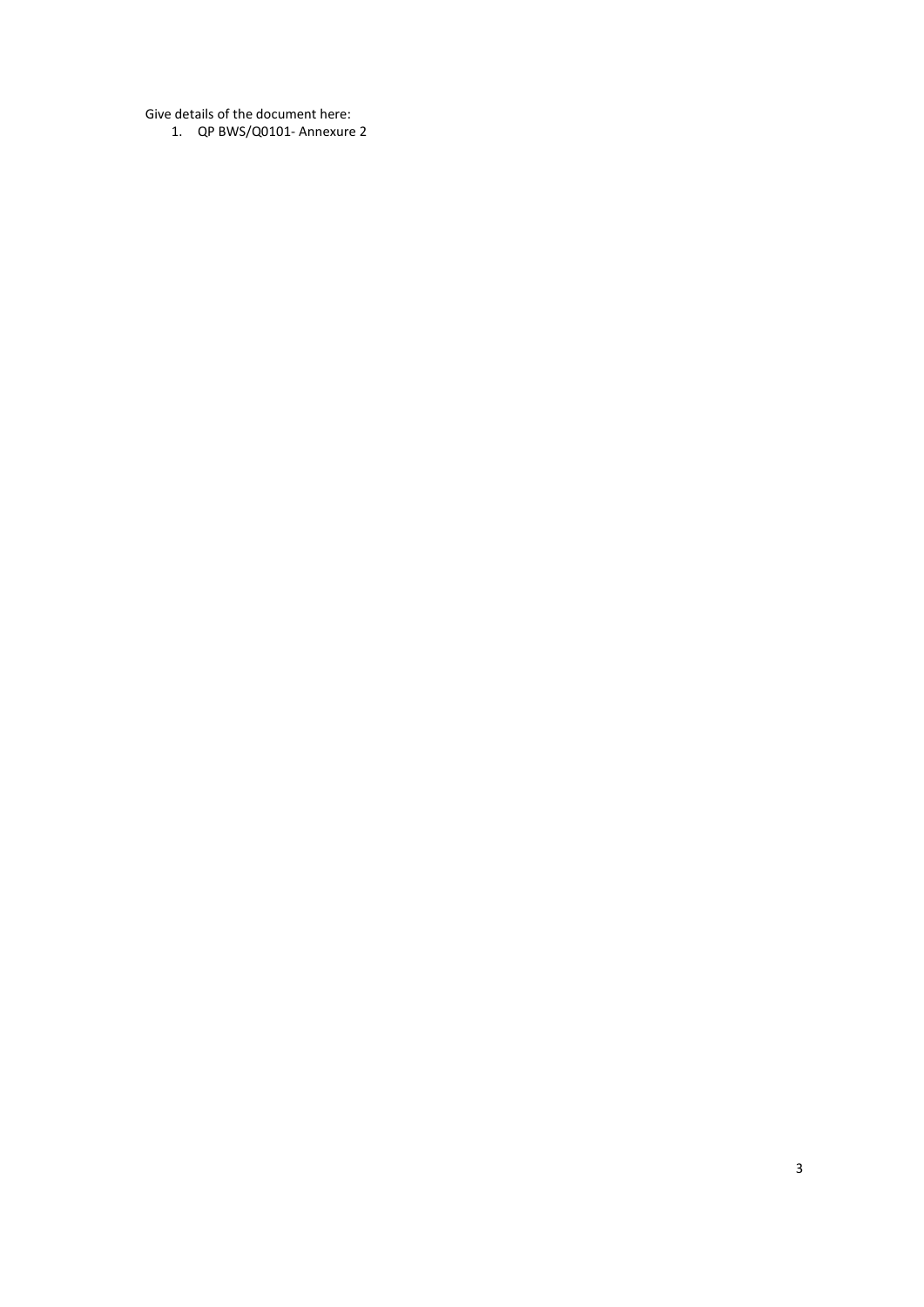## **SECTION 1**

### **ASSESSMENT**

#### **Name of assessment body:**

If there will be more than one assessment body for this qualification, give details. CII

#### **Will the assessment body be responsible for RPL assessment?**

Give details of how RPL assessment for the qualification will be carried out and quality assured.

The RPL assessment will be carried out through pre assessment, identifying the skills gaps, provide bridge training to cover the competency gap and then conduct final assessment of the candidates

**Describe the overall assessment strategy and specific arrangements which have been put in place to ensure that assessment is always valid, consistent and fair and show that these are in line with the requirements of the NSQF:**

Assessment is done through third parties who are affiliated to B&WSSC as Assessment Body. Assessors are trained &certified by B&WSSC through Training of Assessors program. The assessment involves two processes. The first process is gathering the evidence of the competency of individuals. The second part of the assessment process is the judgement as to whether a person is competent or not. The assessment plan contains the following information:

- What will be assessed, i.e. the competency based on each NOS
- How assessment will occur i.e. methods of assessment
- When the assessment will occur
- Where the assessment will take place i.e. context of the assessment (workplace/simulation)
- The criteria for decision making i.e. those aspects that will guide judgements and where appropriate, any supplementary criteria used to make a judgement on the level of performance.

The assessment is conducted through theory, viva voce and practical.

Please attach any documents giving further information about assessment and/or RPL. Give details of the document(s) here:

#### **ASSESSMENT EVIDENCE**

**Complete the following grid for each grouping of NOS, assessment unit or other component as listed in the entry on the structure of the qualification on page 1.**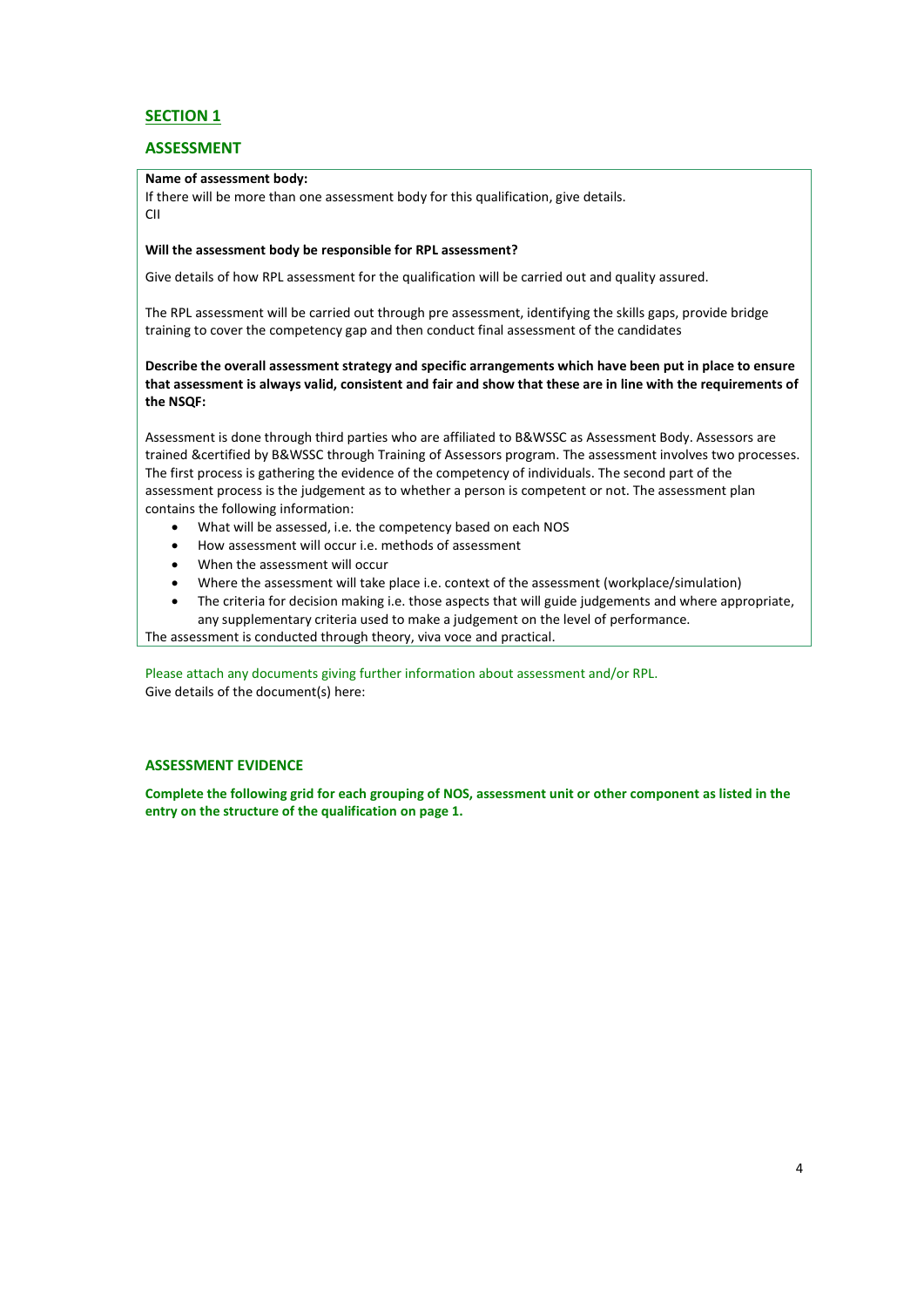# **CRITERIA FOR ASSESSMENT OF TRAINEES**

**Job Role** Assistant Beauty Therapist

# **Qualification Pack** BWS/Q0101

# **Sector Skill Council** Beauty & Wellness

## **Guidelines for Assessment**

1. Criteria for assessment for each Qualification Pack will be created by the Sector Skill Council. Each Performance Criteria (PC) will be assigned marks proportional to its importance in NOS. SSC will also lay down proportion of marks for Theory and Skills Practical for each PC

2. The assessment for the theory part will be based on knowledge bank of questions created by the SSC

3. Individual assessment agencies will create unique question papers for theory part for each candidate at each examination/training centre (as per assessment criteria below)

4. Individual assessment agencies will create unique evaulations for skill practical for every student at each examination/training centre based on this criteria

5. To pass the Qualification Pack , every trainee should score a minimum of 50% in every NOS

6. To pass the Qualification Pack , every trainee should score a minimum of 33% in Theory and 50% in Practical

7. In case of successfully passing only certain number of NOS's, the trainee is eligible to take subsequent assessment on the balance NOS's to pass the Qualification Pack

|                                                        |                 |                                                                                                                                                         |                    |        | <b>Marks Allocation</b> |                                   |
|--------------------------------------------------------|-----------------|---------------------------------------------------------------------------------------------------------------------------------------------------------|--------------------|--------|-------------------------|-----------------------------------|
|                                                        |                 |                                                                                                                                                         | <b>Total Marks</b> | Out Of | <b>Theory</b>           | <b>Skills</b><br><b>Practical</b> |
| 1. BWS/N9001<br>(Prepare and<br>maintain work<br>area) | PC <sub>1</sub> | Ensure that environmental<br>conditions are suitable for<br>the client and that the<br>treatment is carried out in a<br>hygiene and safe<br>environment | 100                | 15     | 3                       | 12                                |
|                                                        |                 | PC2. Select suitable equipment<br>and products required for<br>the treatment                                                                            |                    | 19     | 5                       | 14                                |
|                                                        | PC3.            | Set up the equipment and<br>prepare the products for<br>treatments in adherence<br>with the salon procedures<br>and product/ equipment<br>guidelines    |                    | 20     | 4                       | 16                                |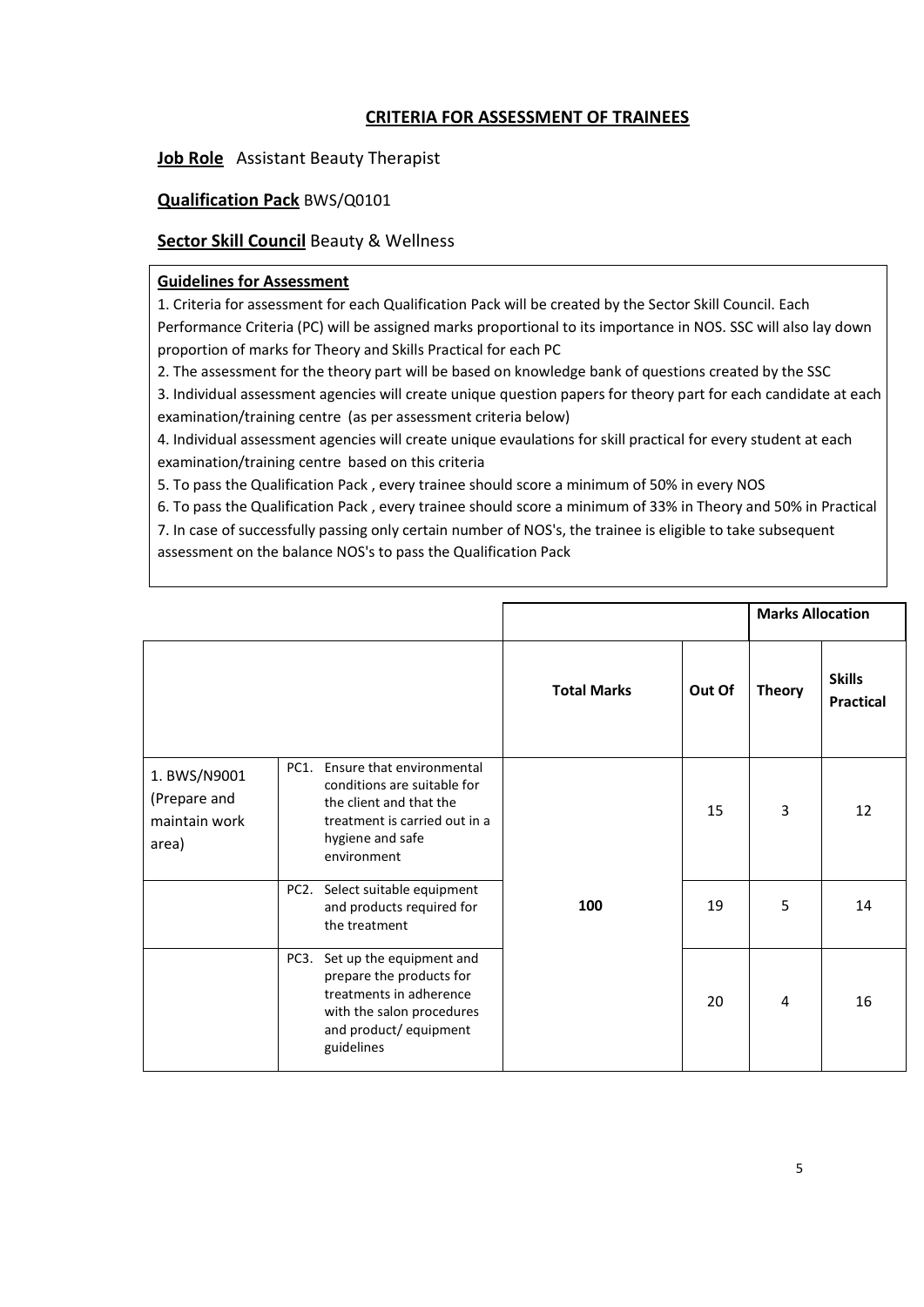|                                                           | PC4. Place the products in the<br>trolley for the treatment                                                                                          |     | 12  | $\overline{2}$ | 10 |
|-----------------------------------------------------------|------------------------------------------------------------------------------------------------------------------------------------------------------|-----|-----|----------------|----|
|                                                           | PC5. Sterilize, disinfect and place<br>the tools on the tray                                                                                         |     | 14  | 4              | 10 |
|                                                           | PC6. Dispose waste materials in<br>adherence to the salon's<br>and industry requirements                                                             |     | 10  | $\overline{2}$ | 8  |
|                                                           | PC7. Store records, materials and<br>equipment securely in line<br>with the salon's policies                                                         |     | 10  | $\overline{2}$ | 8  |
|                                                           |                                                                                                                                                      |     | 100 | 22             | 78 |
| 2. BWS/N0101<br>(Provide basic<br>skin care<br>treatment) | PC1. Comply with health and<br>safety standards and<br>processes laid out by<br>manufacturer and<br>organization and based on<br>client needs        |     | 9   | 3              | 6  |
|                                                           | PC2. Carry out basic facial care /<br>face cleansing process using<br>the tools and materials and<br>as per process laid down by<br>the organization |     | 15  | 5              | 10 |
|                                                           | PC3. Check the client's<br>understanding and<br>expectation prior to<br>commencement and clarify<br>doubts, if any                                   |     | 5   | $\mathbf{1}$   | 4  |
|                                                           | PC4. Clean the skin, freeing it of<br>all traces of make-up by<br>using suitable deep<br>cleansing techniques                                        | 100 | 12  | 4              | 8  |
|                                                           | Use an exfoliation technique<br>PC5.<br>suitable for the client's skin<br>type and skin condition                                                    |     | 11  | 3              | 8  |
|                                                           | PC6. Use a suitable skin warming<br>technique relevant to the<br>client's needs                                                                      |     | 8   | $\overline{2}$ | 6  |
|                                                           | PC7. Carry out any necessary<br>extraction, when required                                                                                            |     | 6   | $\mathbf{1}$   | 5  |
|                                                           | PC8. Apply mask treatments<br>evenly and neatly, ensuring<br>that the area to be treated                                                             |     | 10  | $\overline{2}$ | 8  |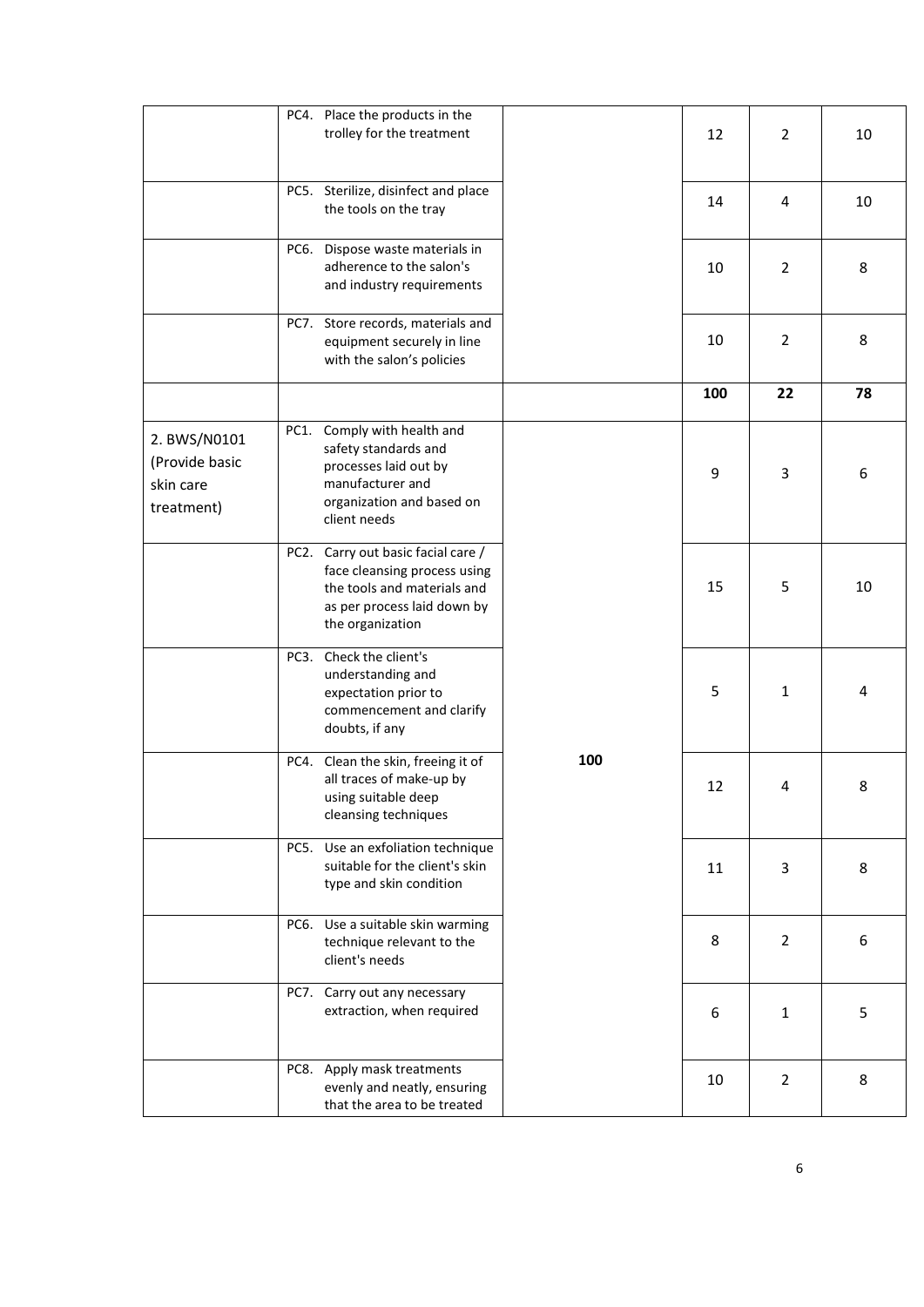|                                                                         | is covered                                                                                                                                            |     |                |              |                |
|-------------------------------------------------------------------------|-------------------------------------------------------------------------------------------------------------------------------------------------------|-----|----------------|--------------|----------------|
|                                                                         | PC9. Remove masks after the<br>recommended time frame<br>has elapsed                                                                                  |     | 6              | $\mathbf{1}$ | 5              |
|                                                                         | PC10. Complete the treatment to<br>ensure skin is left clean,<br>toned and suitably<br>moisturized                                                    |     | 9              | 3            | 6              |
|                                                                         | PC11. Provide specific after-<br>process advice to the client                                                                                         |     | 9              | 3            | 6              |
|                                                                         |                                                                                                                                                       |     | 100            | 28           | 72             |
| 3. BWS/N0102                                                            | Comply with health and<br>PC1.<br>safety standards and<br>processes laid out by<br>manufacturer and<br>organization and based on<br>client needs      |     | 4              | $\mathbf{1}$ | $\overline{3}$ |
|                                                                         | PC2. Carry out the process using<br>the tools and materials(hot<br>wax, cold wax, strips etc.)<br>and as per process laid<br>down by the organization |     | 9              | 3            | 6              |
|                                                                         | PC3. Check the client's<br>understanding and<br>expectation prior to<br>commencement and clarify<br>doubts, if any                                    |     | $\overline{2}$ | 0.5          | 1.5            |
| (Carry out<br>depilation<br>$s$ ervices $)$ –<br><b>Waxing Services</b> | PC4. Prepare the client and<br>provide suitable personal<br>protective equipment                                                                      | 100 | 2              | 0.5          | 1.5            |
|                                                                         | PC5. Apply the correct pre-wax<br>products prior to waxing<br>based on manufacturers'<br>instructions                                                 |     | 5              | $\mathbf{1}$ | $\sqrt{4}$     |
|                                                                         | PC6. Conduct a test patch and<br>skin sensitivity test ahead of<br>the waxing treatment                                                               |     | 5              | $\mathbf{1}$ | 4              |
|                                                                         | PC7. Apply the product and<br>remove correctly based on<br>manufacturer's instructions                                                                |     | 5              | $\mathbf{1}$ | 4              |
|                                                                         | PC8. Maintain the client's<br>modesty and privacy at all<br>times                                                                                     |     | $\overline{2}$ | 0.5          | 1.5            |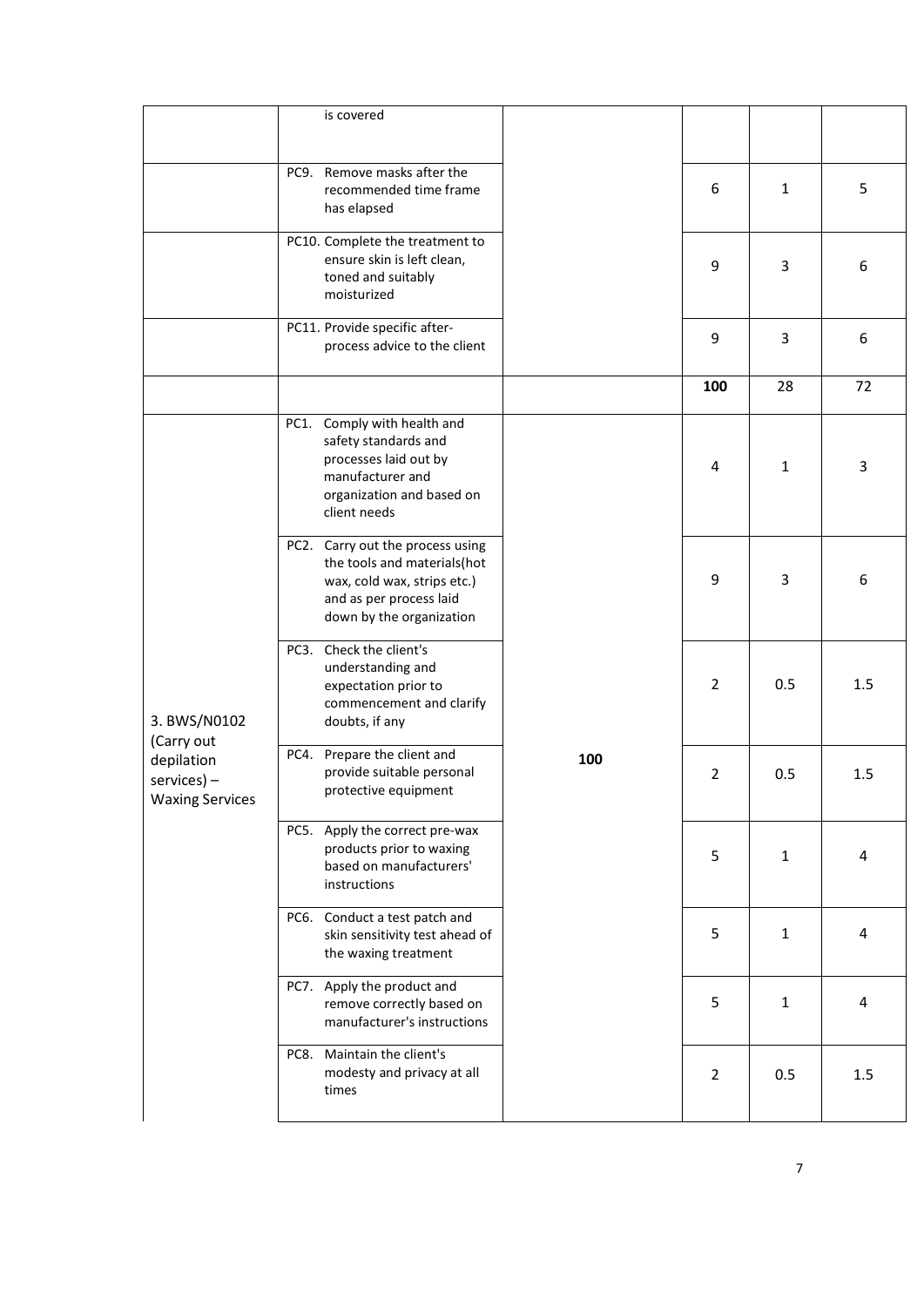|                                                               | PC9. Follow work techniques that<br>minimize discomfort to the<br>client                                                                                            | $\overline{2}$ | 0.5            | 1.5            |
|---------------------------------------------------------------|---------------------------------------------------------------------------------------------------------------------------------------------------------------------|----------------|----------------|----------------|
|                                                               | PC10. Stop the waxing treatment<br>and providing relevant<br>advice if contra-actions<br>occur                                                                      | 5              | $\overline{2}$ | 3              |
|                                                               | PC11. Clean the treated area and<br>use a suitable soothing<br>product                                                                                              | 4              | $\mathbf{1}$   | 3              |
|                                                               | PC12. Check with the client on<br>satisfaction with the<br>finished result                                                                                          | $\overline{2}$ | 0.5            | 1.5            |
|                                                               | PC13. Provide specific after-<br>process advice to the client                                                                                                       | 5              | $\overline{2}$ | 3              |
|                                                               | PC14. Comply with health and<br>safety standards and<br>processes laid out by<br>manufacturer and<br>organization and based on<br>client needs                      | 3              | $1\,$          | $\overline{2}$ |
|                                                               | PC15. Carry out the process using<br>the tools and materials<br>(threads, scissors etc) and as<br>per process laid down by<br>the organization                      | 5              | $\mathbf{1}$   | 4              |
| 3. BWS/N0102<br>(Carry out<br>depilation<br>$s$ ervices $)$ – | PC16. Check the client's<br>understanding and<br>expectation prior to<br>commencement and clarify<br>doubts, if any                                                 | $\overline{2}$ | 0.5            | 1.5            |
| Threading<br>Services                                         | PC17. Adjust the client's position<br>to meet the needs of the<br>service without causing<br>them discomfort                                                        | $\overline{2}$ | 0.5            | $1.5\,$        |
|                                                               | PC18. Ensure safe and quick hair<br>removal methods are<br>carried out to minimize<br>discomfort to the client                                                      | 6              | $\overline{2}$ | 4              |
|                                                               | PC19. Ensure the hair removal<br>methods are carried out at a<br>comfortable distance from<br>the client whilst maintaining<br>the correct tension of the<br>thread | 4              | $\mathbf{1}$   | 3              |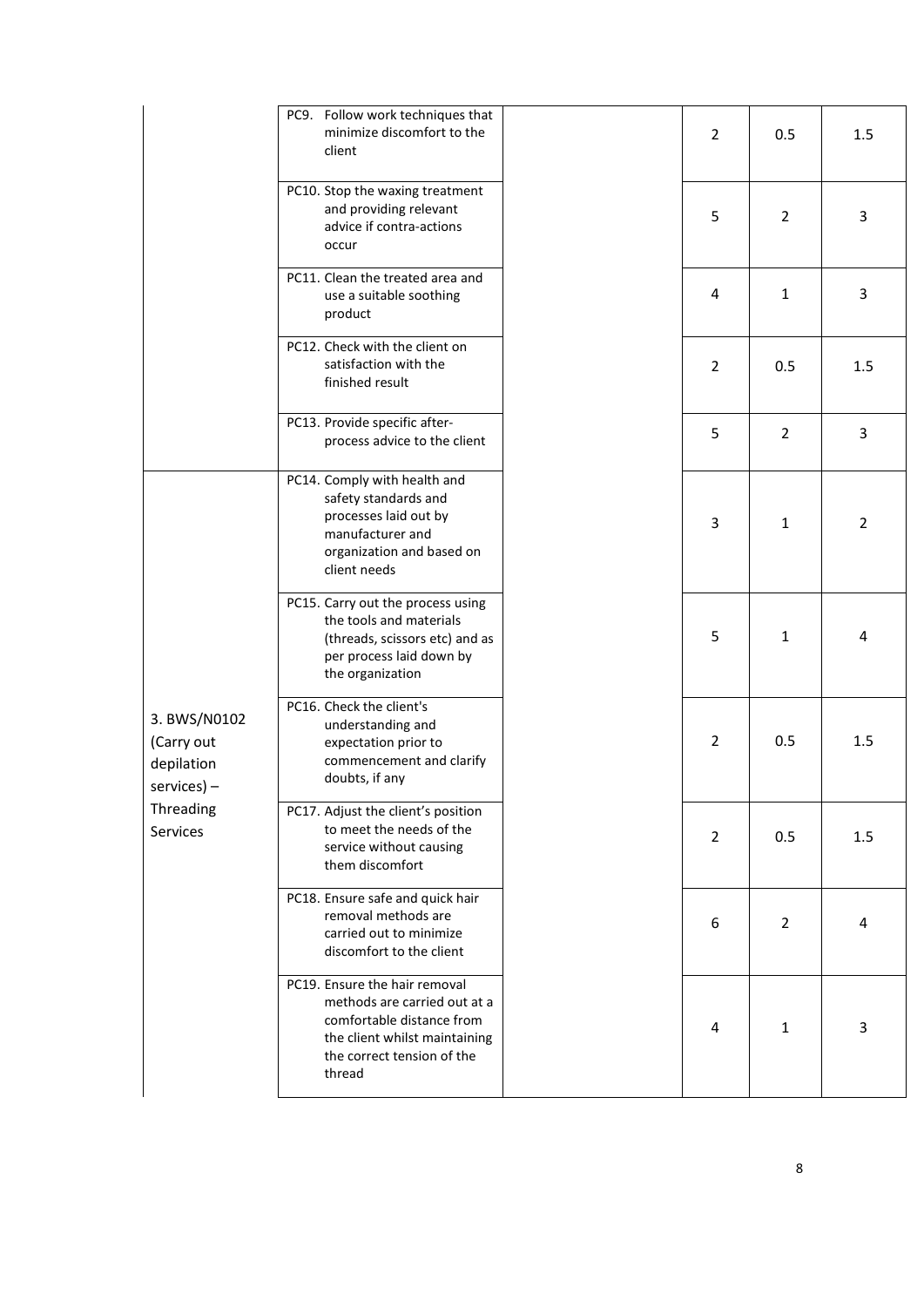|                                                                                  | PC20. Provide clear instructions to<br>the client on how and when<br>to support their skin<br>throughout the threading<br>service |     | $\overline{2}$ | 0.5            | 1.5 |
|----------------------------------------------------------------------------------|-----------------------------------------------------------------------------------------------------------------------------------|-----|----------------|----------------|-----|
|                                                                                  | PC21. Create a well-balanced,<br>proportioned and defined<br>eyebrow shape to suit the<br>client's requirements, when<br>required |     | 5              | 1              | 4   |
|                                                                                  | PC22. Check the client's wellbeing<br>throughout the service and<br>givie the necessary<br>reassurance                            |     | $\overline{2}$ | 0.5            | 1.5 |
|                                                                                  | PC23. Discontinue the service and<br>provide advice and<br>recommendations where<br>contra-actions occur                          |     | 6              | $\overline{2}$ | 4   |
|                                                                                  | PC24. Clean the treated area and<br>use a suitable soothing<br>product                                                            |     | 4              | $\mathbf{1}$   | 3   |
|                                                                                  | PC25. Check with the client on<br>satisfaction with the<br>finished result                                                        |     | $\overline{2}$ | 0.5            | 1.5 |
|                                                                                  | PC26. Provide specific after-<br>process advice to the client                                                                     |     | 5              | $\overline{2}$ | 3   |
|                                                                                  |                                                                                                                                   |     | 100            | 28             | 72  |
|                                                                                  | PC1. Adhere to the health and<br>safety standards laid out by<br>the manufacturer and salon                                       |     | 3              | 0.5            | 2.5 |
|                                                                                  | PC2. Sanitize the hands prior to<br>procedure commencement                                                                        |     | $\overline{2}$ | 0.5            | 1.5 |
| 4.BWS/N0401                                                                      | PC3. Prepare the client and<br>provide suitable protective<br>apparel                                                             |     | $\overline{2}$ | 0.5            | 1.5 |
| (Perform<br>manicure and<br>pedicure services)<br>- Preparing self<br>and client | Clarify the client's<br>PC4.<br>understanding and<br>expectation prior to<br>commencement of<br>procedure                         | 100 | $\overline{2}$ | 0.5            | 1.5 |
|                                                                                  | PC5. Position self and client<br>throughout procedure to<br>ensure privacy, comfort and<br>wellbeing                              |     | $\overline{2}$ | 0.5            | 1.5 |
|                                                                                  | PC6. Adjust the client's position<br>to meet the needs of the<br>service without causing<br>them discomfort                       |     | $\overline{2}$ | 0.5            | 1.5 |
|                                                                                  |                                                                                                                                   |     |                |                |     |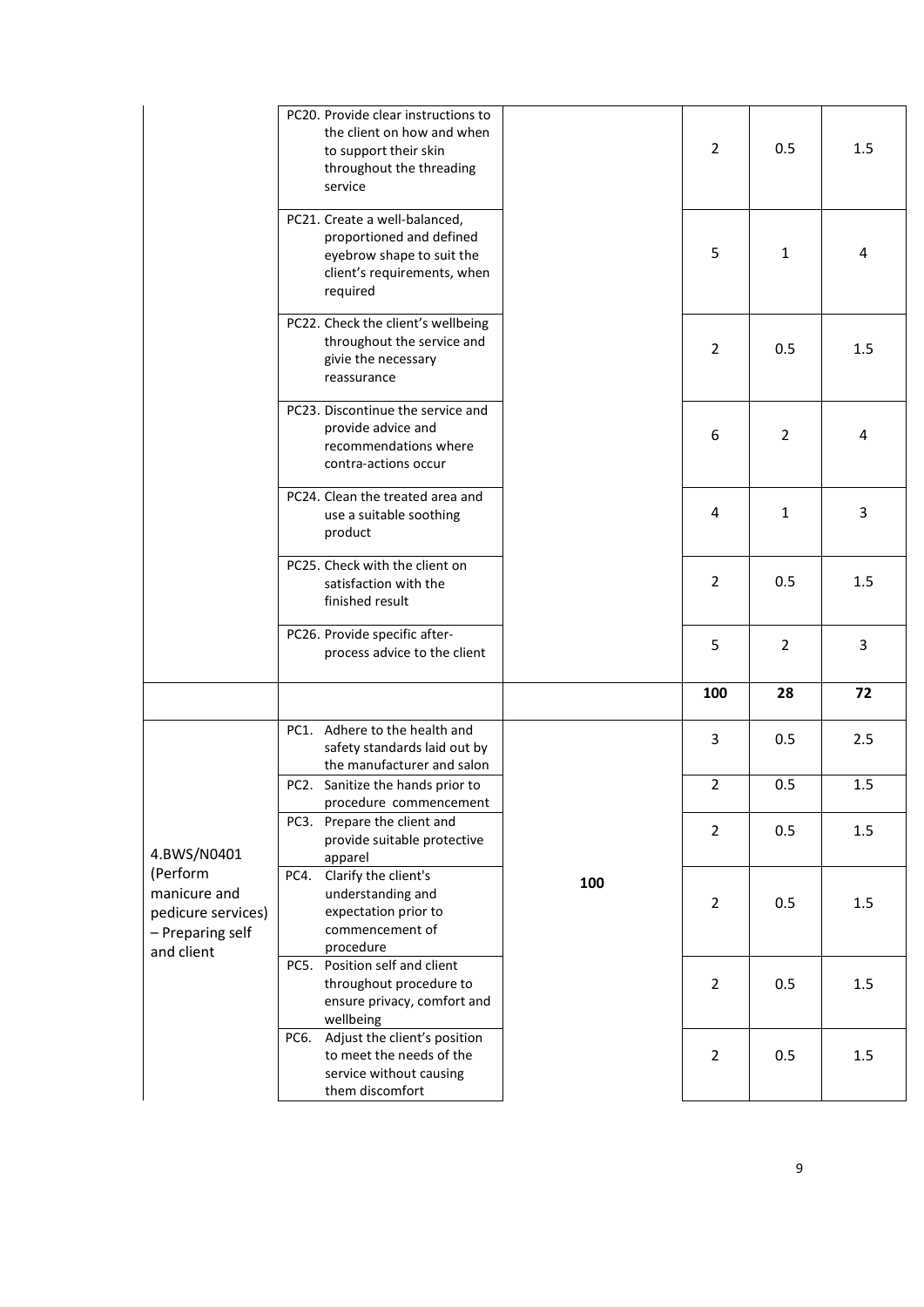|                                                                                                 | PC7. Perform and adapt the<br>procedure using materials,<br>equipment and techniques<br>correctly and safely to meet<br>the needs of the client                      |   | 3              | 0.5          | 2.5 |
|-------------------------------------------------------------------------------------------------|----------------------------------------------------------------------------------------------------------------------------------------------------------------------|---|----------------|--------------|-----|
|                                                                                                 | PC8. Remove any existing nail<br>polish                                                                                                                              |   | $\overline{2}$ | 0.5          | 1.5 |
|                                                                                                 | PC9. Check the desired length<br>and shape with the client                                                                                                           |   | $\overline{3}$ | 0.5          | 2.5 |
|                                                                                                 | PC10. File the nails, ensuring the<br>nail's free edge is left<br>smooth and shaped to<br>required length according to<br>the client's needs                         |   | 5              | 0.5          | 4.5 |
|                                                                                                 | PC11. Remove dirt in the<br>underside of the nails                                                                                                                   |   | $\overline{2}$ | 0.5          | 1.5 |
|                                                                                                 | PC12. Use suitable cuticle tools<br>and products safely and<br>effectively to remove excess<br>cuticle, ensuring that the<br>cuticle and nail plate are<br>undamaged |   | 5              | 0.5          | 4.5 |
| 4.BWS/N0401<br>(Perform<br>manicure and<br>pedicure services)<br>- Perform<br>manicure services | PC13. Use specialized hand and<br>nail treatments to improve<br>the appearance of the<br>client's skin and nails                                                     | 5 | $\mathbf{1}$   | 4            |     |
|                                                                                                 | PC14. Use smooth and even<br>massage techniques and<br>pressure to meet the client's<br>needs, using appropriate<br>products (e.g. massage<br>creams, lotions)       |   | 4              | 0.5          | 3.5 |
|                                                                                                 | PC15. Leave the hands and lower<br>arms free of any excess<br>massage medium                                                                                         |   | 2              | 0.5          | 1.5 |
|                                                                                                 | PC16. Check that the nail plate is<br>clean, dry and oil free and<br>the underside is clean and<br>free of debris                                                    |   | 2              | 0.5          | 1.5 |
|                                                                                                 | PC17. Apply one base coat, polish<br>coats as desired and one top<br>coat for the desired finish                                                                     |   | 3              | 0.5          | 2.5 |
|                                                                                                 | PC18. Check that the nail finish is<br>left with smooth and even<br>texture and colour, with the<br>cuticle and nail wall free<br>polish                             |   | 3              | 0.5          | 2.5 |
| 4.BWS/N0401                                                                                     | PC19. Clean and dry the client's<br>feet and lower legs                                                                                                              |   | $\overline{2}$ | 0.5          | 1.5 |
| (Perform<br>manicure and                                                                        | PC20. Remove any existing nail<br>polish                                                                                                                             |   | $\overline{2}$ | 0.5          | 1.5 |
| pedicure services)<br>- Perform                                                                 | PC21. Check the desired length<br>and shape with the client                                                                                                          |   | 3              | 0.5          | 2.5 |
| pedicure services                                                                               | PC22. File the nails ensuring the<br>nail's free edge is left<br>smooth and shaped to                                                                                |   | 4              | $\mathbf{1}$ | 3   |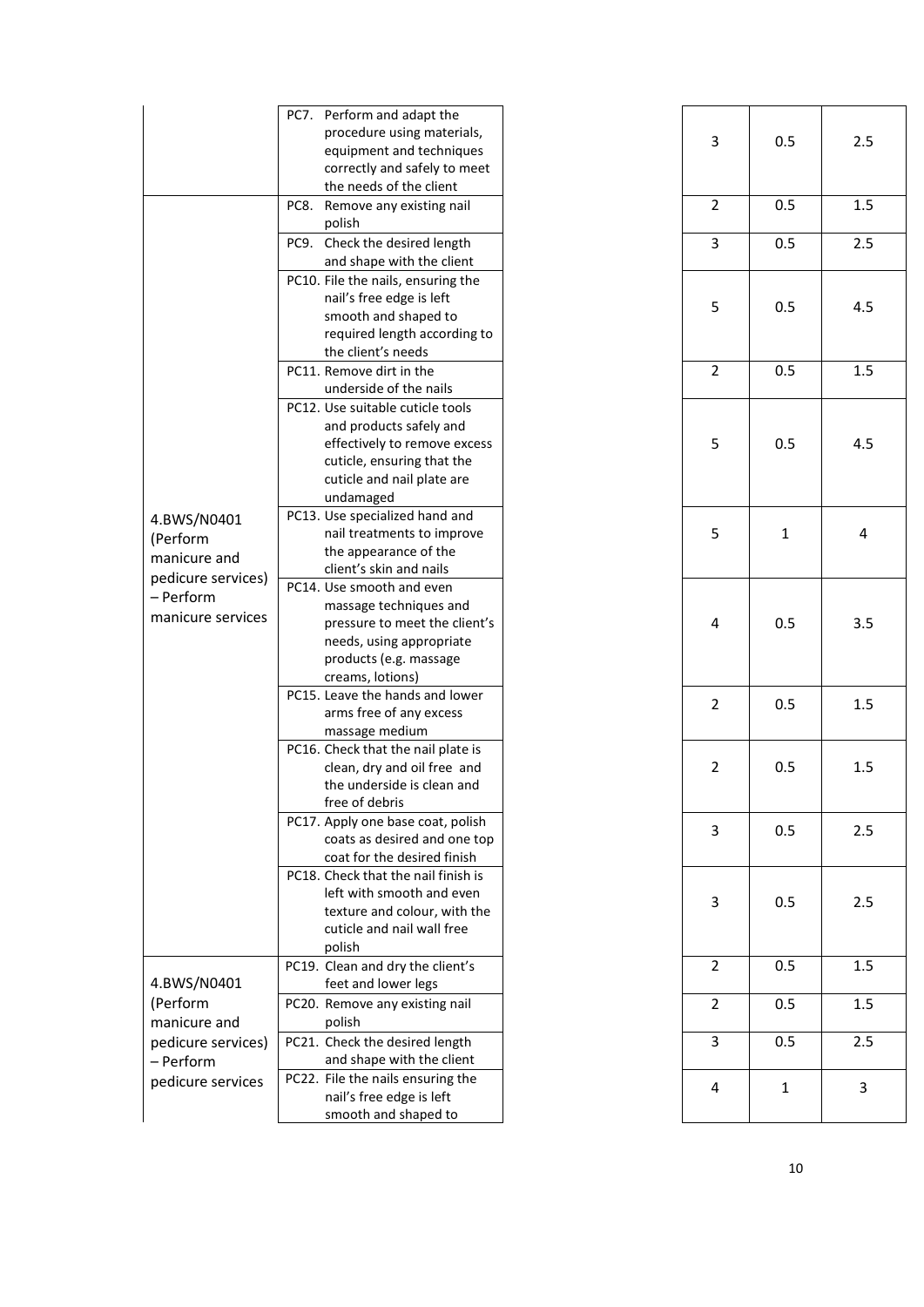|                    | required length according to<br>the client's needs                   |                |                |                |
|--------------------|----------------------------------------------------------------------|----------------|----------------|----------------|
|                    | PC23. Remove dirt in the                                             | $\overline{2}$ | 0.5            | 1.5            |
|                    | underside of the nails                                               |                |                |                |
|                    | PC24. Use suitable cuticle tools                                     |                |                |                |
|                    | and products safely and                                              |                |                |                |
|                    | effectively to remove excess                                         | 4              | 0.5            | 3.5            |
|                    | cuticle, ensuring that the                                           |                |                |                |
|                    | cuticle and nail plate are                                           |                |                |                |
|                    | undamaged                                                            |                |                |                |
|                    | PC25. Remove any excessive hard                                      | $\overline{2}$ | 0.5            | 1.5            |
|                    | skin using a foot scrapper                                           |                |                |                |
|                    | PC26. Use specialised leg and nail                                   |                |                |                |
|                    | treatments to improve the                                            | 3              | 0.5            | 2.5            |
|                    | appearance of the client's                                           |                |                |                |
|                    | skin and nails                                                       |                |                |                |
|                    | PC27. Use smooth and even                                            |                |                |                |
|                    | massage techniques and                                               | 4              | $\overline{2}$ | $\overline{2}$ |
|                    | pressure to meet the                                                 |                |                |                |
|                    | client's needs<br>PC28. Leave the foot and lower leg                 |                |                |                |
|                    | free of any excess massage                                           | $\overline{2}$ | 0.5            | 1.5            |
|                    | medium                                                               |                |                |                |
|                    | PC29. Check that the nail plate is                                   |                |                |                |
|                    | clean, dry and oil free and                                          | $\overline{2}$ | 0.5            | 1.5            |
|                    | the underside is clean and                                           |                |                |                |
|                    | free of debris                                                       |                |                |                |
|                    | PC30. Apply sufficient base coat,                                    |                |                |                |
|                    | polish coats and top coats                                           | 3              | 0.5            | 2.5            |
|                    | for the desired finish                                               |                |                |                |
|                    | PC31. Check that the nail finish is                                  |                |                |                |
|                    | left with smooth and even                                            | 3              | 0.5            | 2.5            |
|                    | texture and colour, with the                                         |                |                |                |
|                    | cuticle and nail wall free                                           |                |                |                |
|                    | enamel                                                               |                |                |                |
|                    | PC32. Check the client's wellbeing                                   |                |                |                |
|                    | throughout the service and                                           | $\mathbf{3}$   | 0.5            | 2.5            |
|                    | give the necessary                                                   |                |                |                |
|                    | reassurance                                                          |                |                |                |
| 4.BWS/N0401        | PC33. Complete the therapy to the<br>satisfaction of the client in a | 2              | 0.5            | 1.5            |
| (Perform           | commercially acceptable                                              |                |                |                |
| manicure and       | time                                                                 |                |                |                |
| pedicure services) | PC34. Record the therapy                                             |                |                |                |
|                    | accurately and store                                                 | 4              | 1              | 3              |
| - Post treatment   | information securely in line                                         |                |                |                |
| procedure          | with the salon's policies                                            |                |                |                |
|                    | PC35. Provide specific after-                                        |                |                |                |
|                    | procedure, homecare advice                                           |                |                |                |
|                    | and recommendations for                                              | 3              | 1              | $\overline{2}$ |
|                    | product use and further                                              |                |                |                |
|                    | treatments to the client                                             |                |                |                |
|                    |                                                                      | 100            | 21             | 79             |
|                    |                                                                      |                |                |                |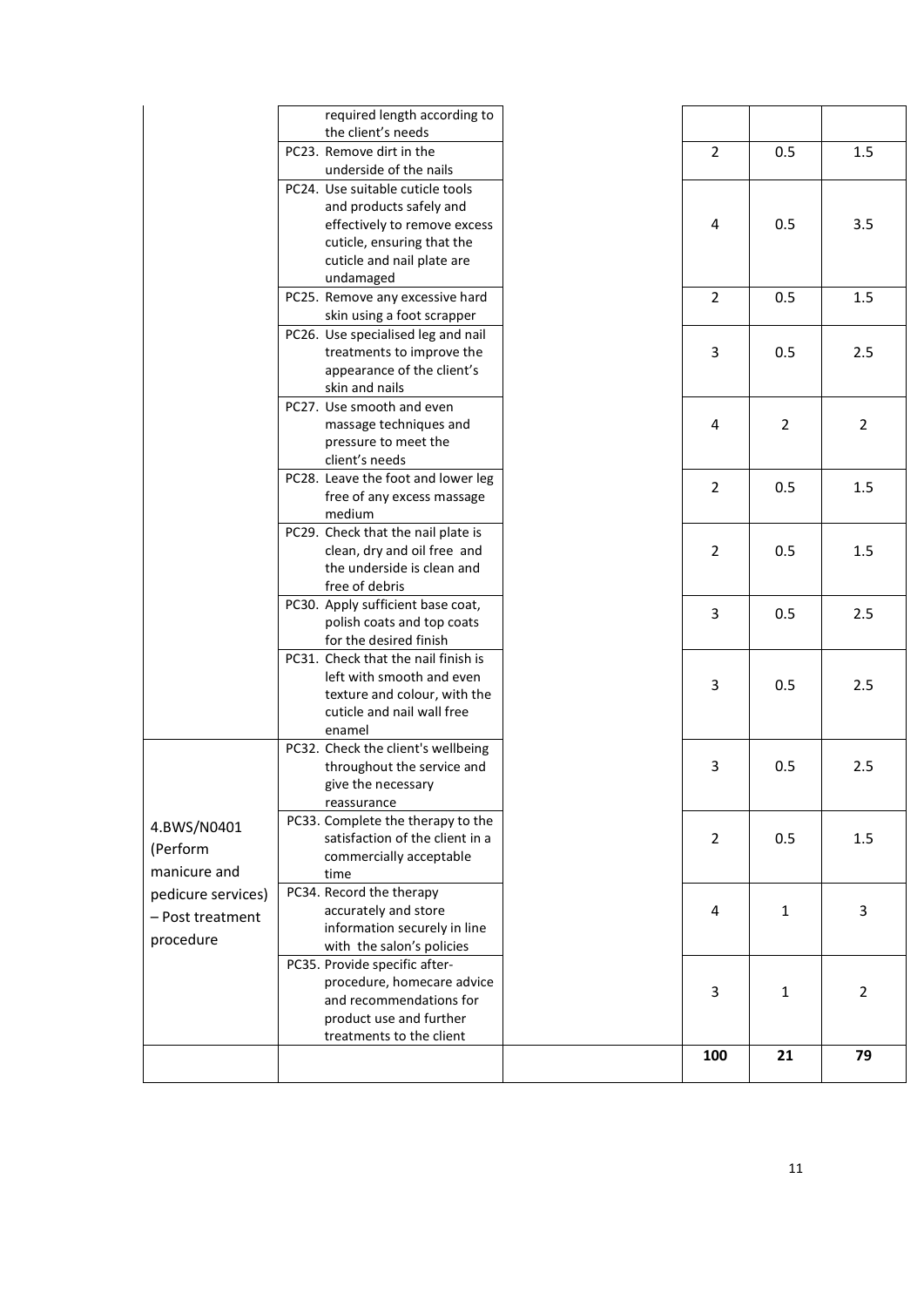| 5. BWS/N0103       |      | PC1. Ensure the health and safety                       |     |     |                |                |
|--------------------|------|---------------------------------------------------------|-----|-----|----------------|----------------|
|                    |      | standards and processes laid                            |     |     |                |                |
| (Assist the Beauty |      | out by manufacturer,                                    |     |     |                |                |
| Therapist          |      |                                                         |     | 19  | 4              | 15             |
| performing         |      | organization and clients are                            |     |     |                |                |
| beauty services)   |      | followed to perform the                                 |     |     |                |                |
|                    |      | operation                                               |     |     |                |                |
|                    |      | PC2. Arrange tools and products                         |     |     |                |                |
|                    |      | that are safe and fit for the                           |     |     |                |                |
|                    |      | purpose based on the                                    |     | 25  | 5              | 20             |
|                    |      |                                                         |     |     |                |                |
|                    |      | guidelines                                              |     |     |                |                |
|                    |      |                                                         |     |     |                |                |
|                    |      | PC3. Assist the Beauty                                  |     |     |                |                |
|                    |      | Therapists/ makeup artists                              | 100 |     |                |                |
|                    |      | with the products and the                               |     | 30  | 5              | 25             |
|                    |      | services under guidance                                 |     |     |                |                |
|                    |      | based on the procedure                                  |     |     |                |                |
|                    |      | laid out by the employers                               |     |     |                |                |
|                    |      | PC4. Assist to resolve any                              |     |     |                |                |
|                    |      | problems occurring during                               |     |     |                |                |
|                    |      | the process using the                                   |     | 14  | 4              | 10             |
|                    |      | relevant corrective action                              |     |     |                |                |
|                    |      |                                                         |     |     |                |                |
|                    |      | PC5. Assist cleaning up the post-                       |     |     |                |                |
|                    |      | treatment waste to                                      |     |     |                |                |
|                    |      |                                                         |     | 12  | $\overline{2}$ | 10             |
|                    |      | maintain the health and                                 |     |     |                |                |
|                    |      | safety standard                                         |     |     |                |                |
|                    |      |                                                         |     |     |                |                |
|                    |      |                                                         |     | 100 | 20             | 80             |
| 6. BWS/N9002       | PC1. | Set up and position the                                 |     |     |                |                |
| (Maintain health   |      | equipment, chemicals,                                   |     |     |                |                |
|                    |      | products and tools in the                               |     | 13  | 3              | 10             |
| and safety of      |      | work area to meet legal,                                |     |     |                |                |
| work area)         |      | hygiene and safety                                      |     |     |                |                |
|                    |      | requirements                                            |     |     |                |                |
|                    |      | PC2. Clean and sterilize all tools                      |     | 13  | 3              | 10             |
|                    |      | and equipment before use                                |     |     |                |                |
|                    |      | PC3. Maintain one's posture and                         |     | 9   | $\overline{2}$ | $\overline{7}$ |
|                    |      | position to minimize fatigue                            |     |     |                |                |
|                    |      | and the risk of injury                                  | 100 |     |                |                |
|                    |      | PC4. Dispose of waste materials<br>in accordance to the |     | 12  | $\overline{2}$ | 10             |
|                    |      |                                                         |     |     |                |                |
|                    |      |                                                         |     |     |                |                |
|                    |      | industry accepted standards                             |     |     |                |                |
|                    | PC5. | Maintain the first aid kit and                          |     | 10  | 3              | $\overline{7}$ |
|                    |      | keep oneself updated on                                 |     |     |                |                |
|                    |      | the first aid procedures<br>PC6. Identify and document  |     |     |                |                |
|                    |      | potential risks and hazards                             |     | 10  | 3              | 7              |
|                    |      | in the workplace                                        |     |     |                |                |
|                    |      | PC7. Accurately maintain<br>accident reports            |     | 10  | 3              | $\overline{7}$ |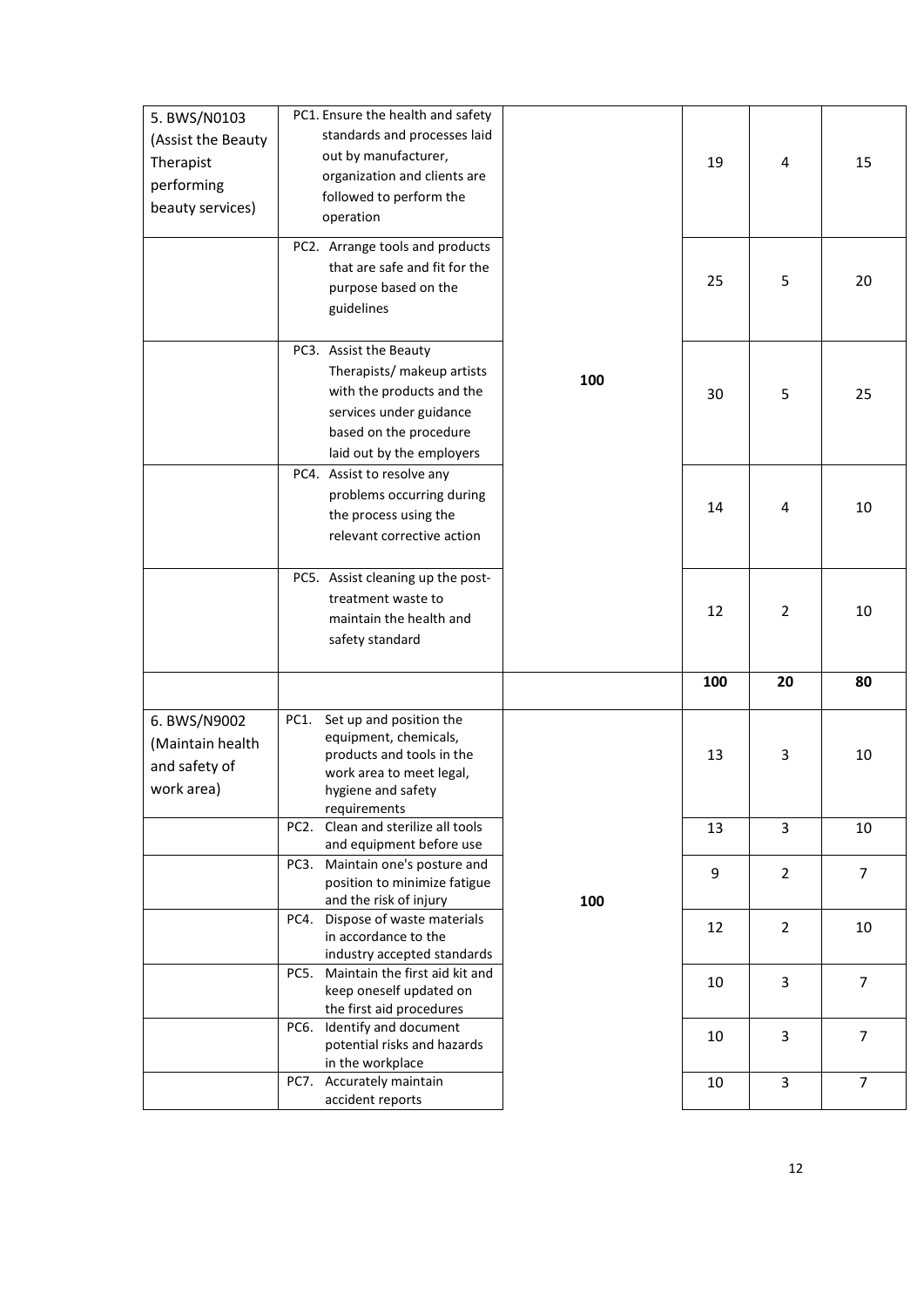|                                                                  | Report health and safety<br>PC8.<br>risks/ hazards to concerned<br>personnel                                                                                                    | 10             | 3              | $\overline{7}$          |
|------------------------------------------------------------------|---------------------------------------------------------------------------------------------------------------------------------------------------------------------------------|----------------|----------------|-------------------------|
|                                                                  | Use tools, equipment,<br>PC9.<br>chemicals and products in<br>accordance with the salon's<br>guidelines and<br>manufacturers' instructions                                      | 13             | 3              | 10                      |
|                                                                  |                                                                                                                                                                                 | 100            | 25             | 75                      |
| 7.BWS/N9003<br>(Create a positive<br>impression at<br>work area) | PC1. Maintain good health and<br>personal hygiene                                                                                                                               | 8              | $\overline{2}$ | 6                       |
|                                                                  | Comply with organisation's<br>PC <sub>2</sub> .<br>standards of grooming and<br>personal behaviour                                                                              | 9              | 3              | 6                       |
|                                                                  | PC3.<br>Meet the organisation's<br>standards of courtesy,<br>behaviour and efficiency                                                                                           | 9              | 3              | 6                       |
|                                                                  | Stay free from intoxicants<br>PC4.<br>while on duty                                                                                                                             | $\overline{2}$ | $\mathbf{1}$   | $\mathbf{1}$            |
|                                                                  | Wear organisation's<br>PC5.<br>uniform and carry<br>accessories correctly and<br>smartly                                                                                        | 6              | $\mathbf{1}$   | 5                       |
|                                                                  | Take appropriate and<br>PC6.<br>approved actions in line<br>with instructions and<br>guidelines                                                                                 | 6              | $\overline{2}$ | 4                       |
|                                                                  | Record details related to<br>PC7.<br>100<br>tasks, as per procedure                                                                                                             | 5              | $\overline{2}$ | $\overline{\mathbf{3}}$ |
|                                                                  | Participate in workplace<br>PC8.<br>activities as a part of the<br>larger team                                                                                                  | 5              | $1\,$          | 4                       |
|                                                                  | PC9.<br>Report to supervisor<br>immediately in case there<br>are any work issues                                                                                                | 3              | $\mathbf{1}$   | $\overline{2}$          |
|                                                                  | PC10. Use appropriate language,<br>tone and gestures while<br>interacting with clients from<br>different cultural and<br>religious backgrounds, age,<br>disabilities and gender | 7              | 2              | 5                       |
|                                                                  | PC11. Communicate procedure<br>related information to<br>clients based on the sector's<br>code of practices and<br>organisation's procedures/<br>guidelines                     | 7              | $\overline{2}$ | 5                       |
|                                                                  | PC12. Communicate role related<br>information to stakeholders<br>in a polite manner and<br>resolve queries, if any                                                              | 7              | $\overline{2}$ | 5                       |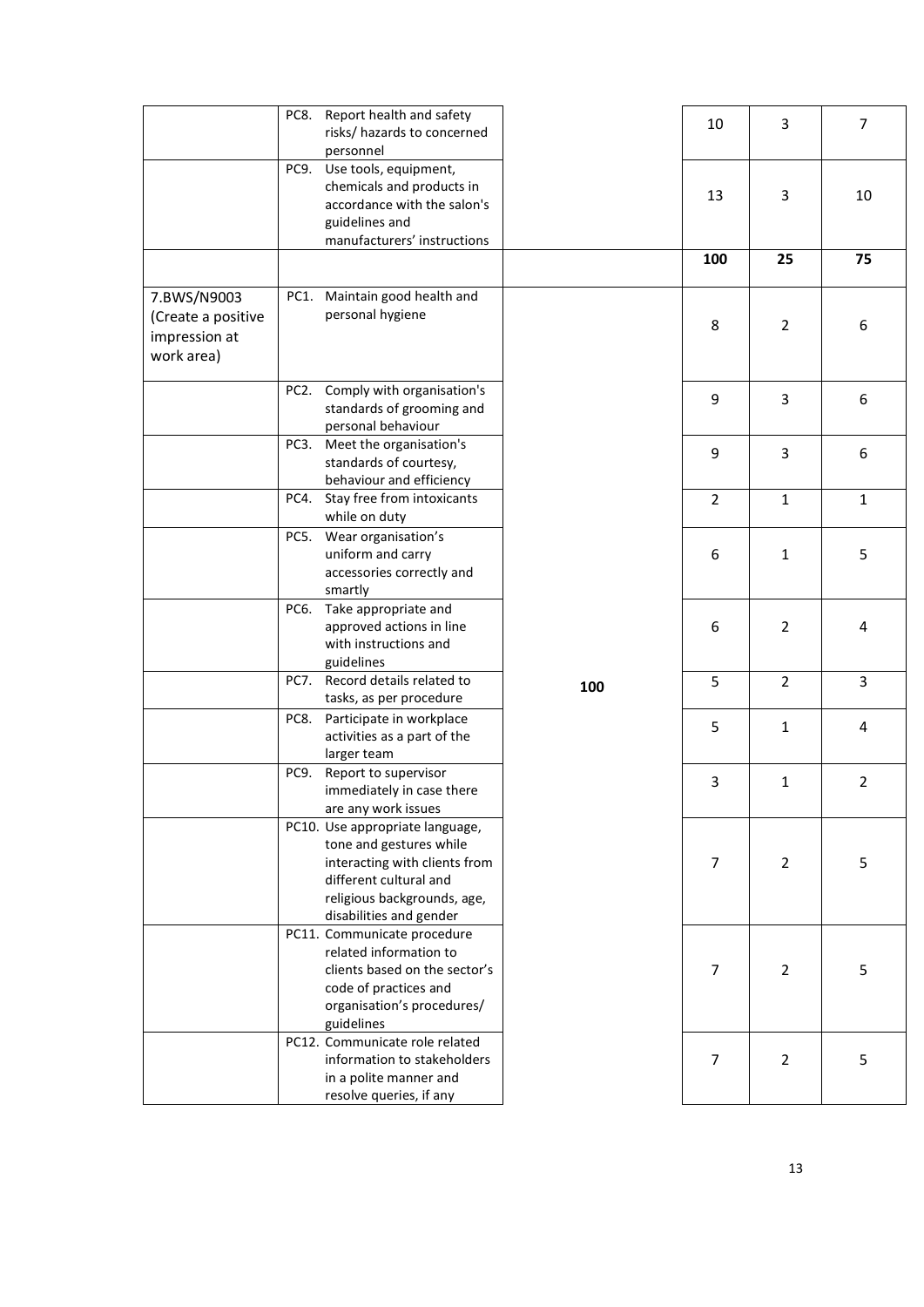| PC13. Assist and guide clients to<br>services or products based<br>on their needs              | 4   | 1              | 3  |
|------------------------------------------------------------------------------------------------|-----|----------------|----|
| PC14. Report and record instances<br>of aggressive/ unruly<br>behaviour and seek<br>assistance | 4   | 1              | 3  |
| PC15. Use communication<br>equipment (phone, email<br>etc) as mandated by your<br>organization | 4   | 1              | 3  |
| PC16. Complete routine<br>documentation legibly and<br>accurately in the desired<br>format     | 6   | $\overline{2}$ | 4  |
| PC17. File routine reports and<br>feedback                                                     | 4   | 1              | 3  |
| PC18. Maintain confidentiality of<br>information, as required, in<br>the role                  | 4   | 1              | 3  |
|                                                                                                | 100 | 29             | 71 |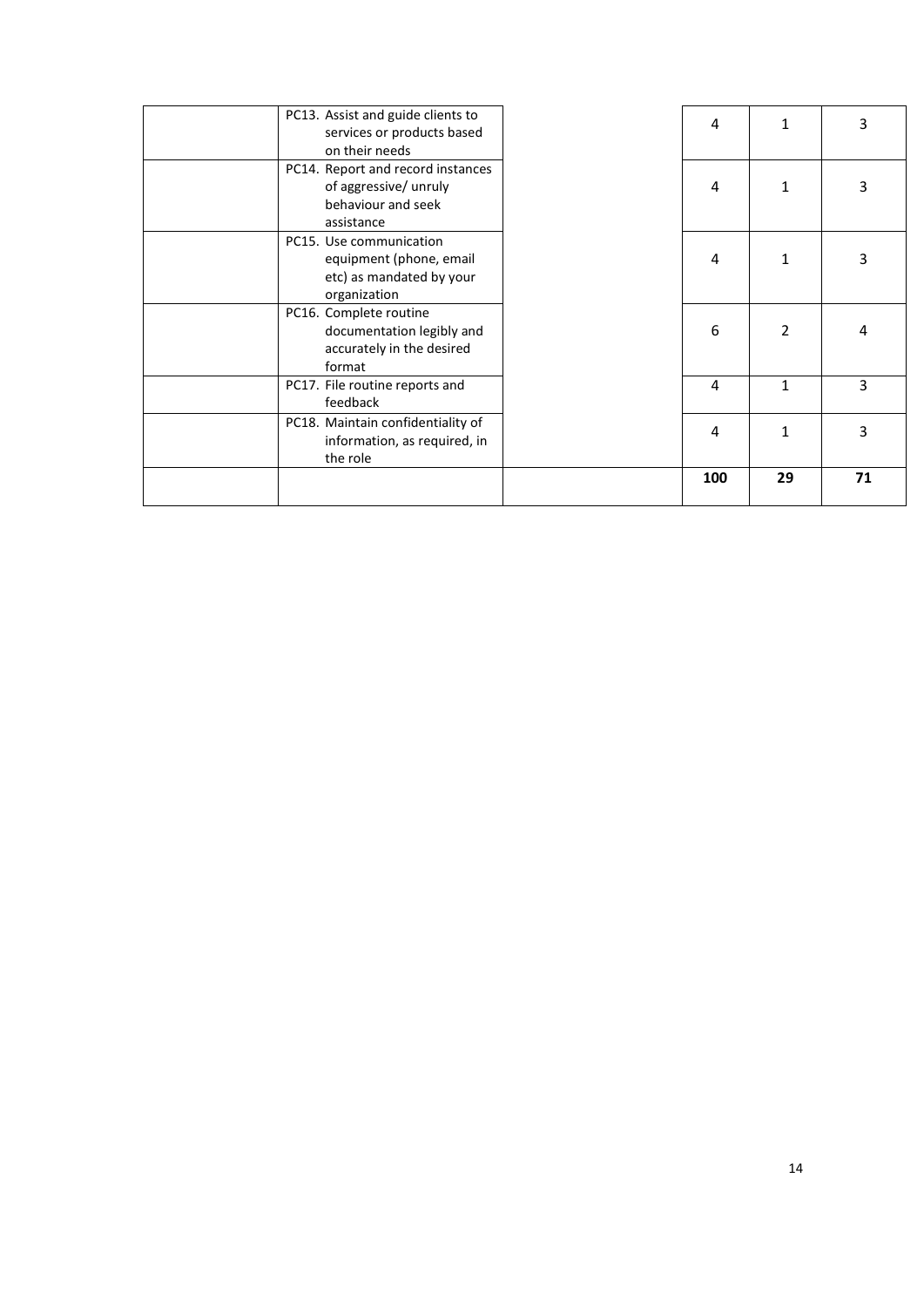## **SECTION 2**

## **EVIDENCE OF NEED**

#### **What evidence is there that the qualification is needed?**

Please refer to the attached list of job roles and occupations as per the attachment and their career paths as per Annexure 1, which have been derived through extensive industry interactions facilitated from four workshops, and site visits conducted and interaction with representatives from different organizations all over the country. Research was conducted in the Beauty &Wellness sector to capture revenue and manpower requirement estimates till 2022. The research provides the data that the discussed qualification is one of the critical roles in the sector. The details of statistics and research analysis are provided separately as a research analysis report.

### **What is the estimated uptake of this qualification and what is the basis of this estimate?**

The increase in manpower requirements (as per projections) from 2013 to 2022 isapprox. seven times for Spa and four times for Beauty & salons. For rest of the subsectors it is approx. twice the current size. All the numbers are provided in research analysis study

**What steps were taken to ensure that the qualification(s) does/do not duplicate already existing or planned qualifications in the NSQF?**

The qualification discussed above is checked for any duplication across sectors Given the qualification is niche to B&W sector, there is no duplication or pre- existing similar qualifications

**What arrangements are in place to monitor and review the qualification(s)? What data will be used and at what point will the qualification(s) be revised or updated?**

The comments, feedback and suggestions were collected throughinteraction with industry during Jan'15 to May'15. The same will be compiled and justifiable changes will be incorporated in the next/updated version of the QP. This QP is set to be revised post 20th May 2016.

Please attach any documents giving further information about any of the topics above. Give details of the document(s) here:

### **SECTION 3**

## **SUMMARY EVIDENCE OF LEVEL**

Level of qualification: Level 3

Summary of Direct Evidence (from learning outcomes):

The job activities are exhaustively studied and their outcomes are evaluated to understand their mapping with the NSQF framework. The same had been reviewed and validated by the sector skills council and participants from the industry.

Summary of other evidence (if used):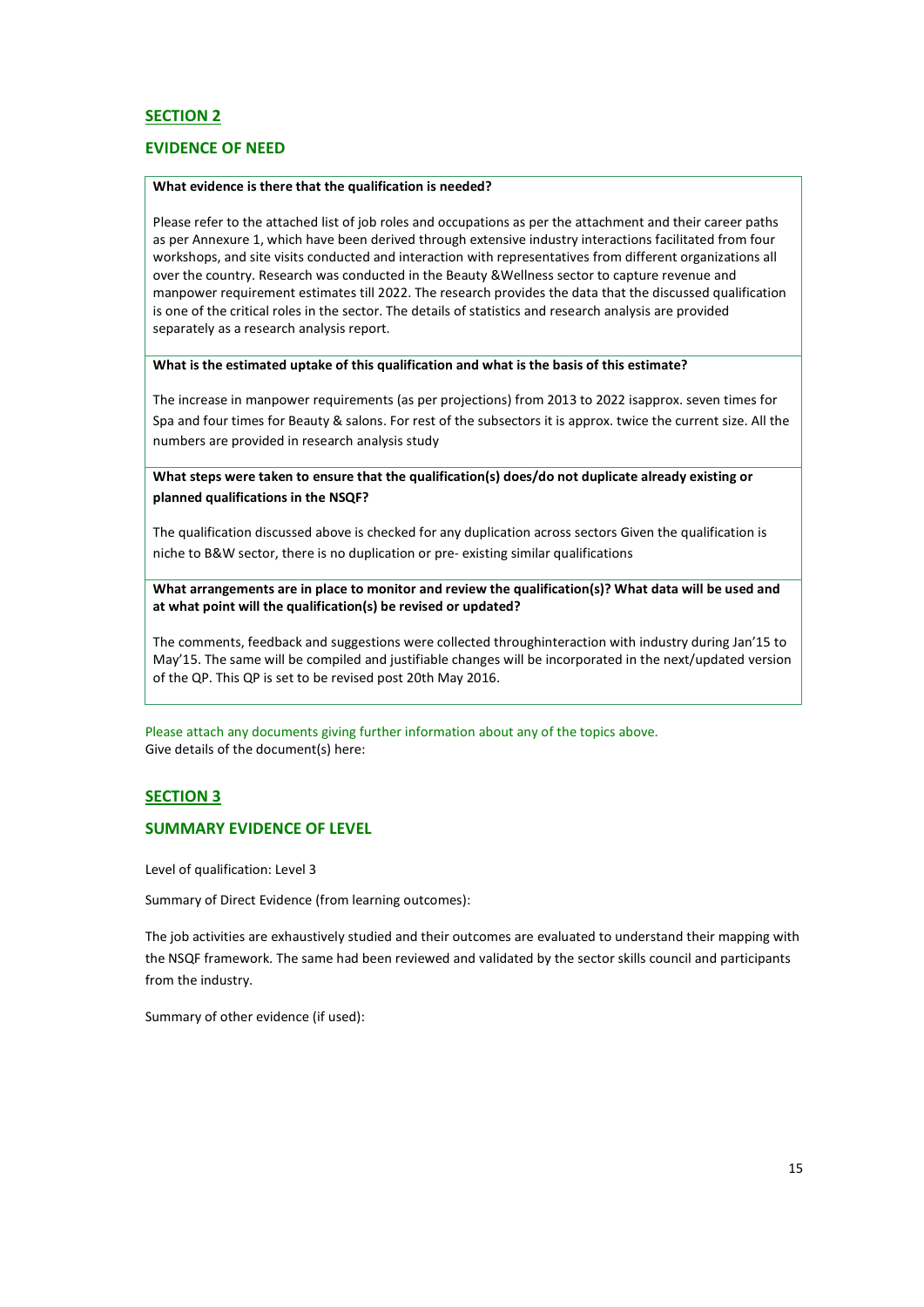| Assistant Beauty Therapist- QP BWS/Q 0101                                                                                                                                                                                                                                                                                                                                                                                                                                                                                                                                                                                                                                                                                                                                                        |                                                                                                                                                                                                                                                                                                                                                                                                                                                                                                                                      |                                                                                                                                                                                                                                                                                                                                                                                                                                                                                                                                                                                                            |                                                                                                                                                                                                                                                                                                                                                                                                                                                                                                                                                                                                                                                                                                                                                                                                                                                                                                                                                                                                                             |                                                                                                                                                                                                                                                                                                                                                                                                                                                                                                                                                                                                                                     |       |  |  |
|--------------------------------------------------------------------------------------------------------------------------------------------------------------------------------------------------------------------------------------------------------------------------------------------------------------------------------------------------------------------------------------------------------------------------------------------------------------------------------------------------------------------------------------------------------------------------------------------------------------------------------------------------------------------------------------------------------------------------------------------------------------------------------------------------|--------------------------------------------------------------------------------------------------------------------------------------------------------------------------------------------------------------------------------------------------------------------------------------------------------------------------------------------------------------------------------------------------------------------------------------------------------------------------------------------------------------------------------------|------------------------------------------------------------------------------------------------------------------------------------------------------------------------------------------------------------------------------------------------------------------------------------------------------------------------------------------------------------------------------------------------------------------------------------------------------------------------------------------------------------------------------------------------------------------------------------------------------------|-----------------------------------------------------------------------------------------------------------------------------------------------------------------------------------------------------------------------------------------------------------------------------------------------------------------------------------------------------------------------------------------------------------------------------------------------------------------------------------------------------------------------------------------------------------------------------------------------------------------------------------------------------------------------------------------------------------------------------------------------------------------------------------------------------------------------------------------------------------------------------------------------------------------------------------------------------------------------------------------------------------------------------|-------------------------------------------------------------------------------------------------------------------------------------------------------------------------------------------------------------------------------------------------------------------------------------------------------------------------------------------------------------------------------------------------------------------------------------------------------------------------------------------------------------------------------------------------------------------------------------------------------------------------------------|-------|--|--|
| <b>Process required</b>                                                                                                                                                                                                                                                                                                                                                                                                                                                                                                                                                                                                                                                                                                                                                                          | Professional<br>Knowledge                                                                                                                                                                                                                                                                                                                                                                                                                                                                                                            | Professional<br><b>Skills</b>                                                                                                                                                                                                                                                                                                                                                                                                                                                                                                                                                                              | <b>Core Skills</b>                                                                                                                                                                                                                                                                                                                                                                                                                                                                                                                                                                                                                                                                                                                                                                                                                                                                                                                                                                                                          | Responsibility                                                                                                                                                                                                                                                                                                                                                                                                                                                                                                                                                                                                                      | Level |  |  |
| The job holder is<br>expected to<br>understand the<br>equipment;<br>products used in<br>different<br>services and the<br>process for<br>providing the<br>services. The<br>role holder is<br>further expected<br>to carry out a<br>limited range of<br>activities,<br>routine and<br>predictable in<br>nature, such as<br>assisting the<br>beauty therapist<br>in cleaning,<br>exfoliation,<br>application of<br>mask,<br>performing<br>waxing and<br>threading, etc<br>The role holder<br>also ensures the<br>comfort of the<br>client, assisting<br>clients to<br>dress/undress<br>and cleaning up<br>the work area<br>post the services<br>which are to be<br>conducted for<br>every service on<br>a daily basis.<br>Considering the<br>outcomes, the<br>job roles<br>ispegged at level<br>03. | The job<br>holder is<br>expected to<br>exhibit an<br>understanding<br>of the basic<br>facts,<br>processes and<br>principles<br>applied in the<br>trade such as<br>being aware<br>of types of<br>skin,<br>characteristics<br>of skin,<br>impact of<br>products on<br>skin, contra<br>actions, and<br>ingredients of<br>various<br>products,<br>methods of<br>hair removal.<br>eye brow<br>shapes, and<br>safety<br>standards.<br>Hence,<br>considering<br>the type of<br>knowledge,<br>the job holder<br>can be placed<br>at level 03 | The job<br>holder is<br>expected to<br>recall and<br>demonstrate<br>practical<br>skills, routine<br>and<br>repetitive in a<br>limited range<br>of<br>applications<br>such as<br>maintaining a<br>tracker, and<br>continuously<br>checking with<br>client at<br>every step<br>regarding<br>their comfort<br>and<br>satisfaction.<br>The job<br>holder must<br>also be able<br>to<br>periodically<br>share<br>knowledge<br>acquired and<br>practically<br>apply<br>learning from<br>feedback and<br>other sources<br>to improve<br>their output.<br>Hence, the<br>job holder<br>can be placed<br>at level 03 | The job holder is<br>expected to exhibit<br>written and verbal<br>communication<br>skills, with the<br>minimum level of<br>clarity expected),<br>the skill of basic<br>arithmetic,<br>principles and basic<br>understanding of<br>the social and<br>natural<br>environment such<br>asuse positive body<br>language. They are<br>expected to abide<br>by salon regulations<br>and code of conduct<br>like presentation,<br>grooming, client<br>interaction,<br>sensitivity to client's<br>privacy and<br>personal details,<br>professional<br>appearance,<br>avoiding of<br>inappropriate<br>conversationsetc,<br>They are required<br>to position and<br>prepare the client<br>correctly, maintain<br>appropriate<br>distance between<br>client and therapist,<br>speak clearly and<br>precisely in a<br>courteous manner,<br>develop a<br>professional<br>relationship with<br>the client, and<br>maintain a hygienic<br>work environment.<br>Considering these<br>outcomes the job<br>holder can be<br>placed at level 03 | The job holder is<br>expected, under<br>close<br>supervision, to<br>apply the basics<br>of beauty<br>therapy, health,<br>hygiene, and<br>safety, providing<br>assistance to the<br>therapist for<br>conducting basic<br>services for the<br>client like basic<br>depilation,<br>manicure,<br>pedicure and<br>basic face care.<br>The job holder is<br>also expected to<br>takesome<br>responsibility for<br>own work within<br>defined limits<br>such as<br>minimizing<br>wastage, taking<br>care with<br>hazardous<br>chemicals and<br>assisting in salon<br>ambience<br>maintenance. The<br>job holdercan be<br>placed at level 3 | 3     |  |  |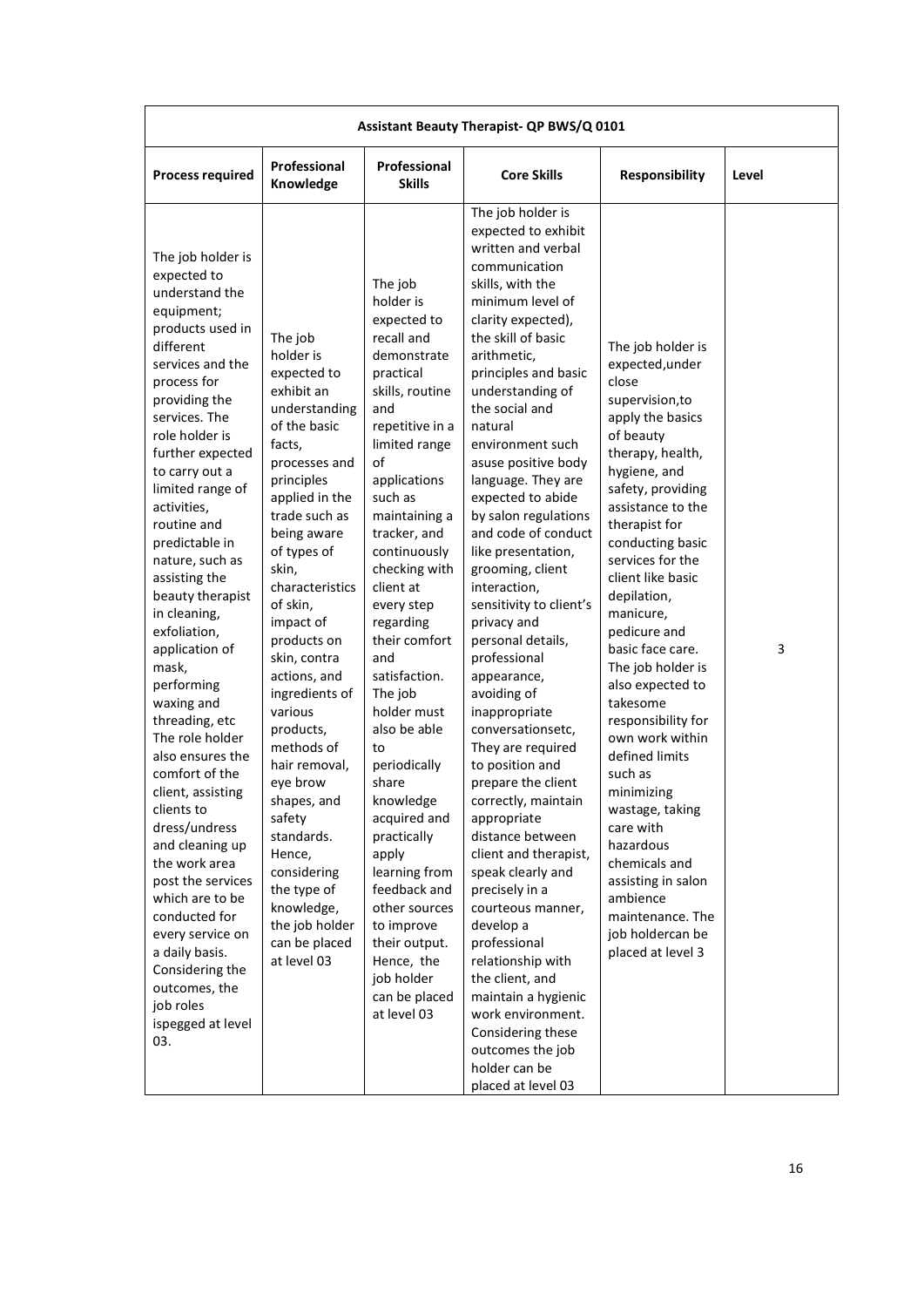| Level 3/4<br>Level 3<br>Level 3<br>Level 3<br>Level 3 |
|-------------------------------------------------------|
|-------------------------------------------------------|

# **SECTION 4**

## **EVIDENCE OF RECOGNITION OR PROGRESSION**

**What steps have been taken in the design of this or other qualifications to ensure that there is a clear path to other qualifications in this sector?**

- 1. Discussing the growth trajectory within each occupation after studying organisational charts of various industry players across small, medium and large scale organizations.
- 2. Exploring various lateral career opportunities for the discussed qualification
- 3. Ensuring that there is a clear role up in terms of performance criteria qualification experience and skill requirement from lower NSQF Level to higher levels in the hierarchy.

Please refer to attached career path as per annexure 1 which clearly defines the career path.

Please attach any documents giving further information about any of the topics above. Give details of the document(s) here:

- 1. Career Map of Assistant Beauty Therapist- Annexure 1
- 2. QP BWS/Q0101- Annexure 2

 $\mathbf{r}$